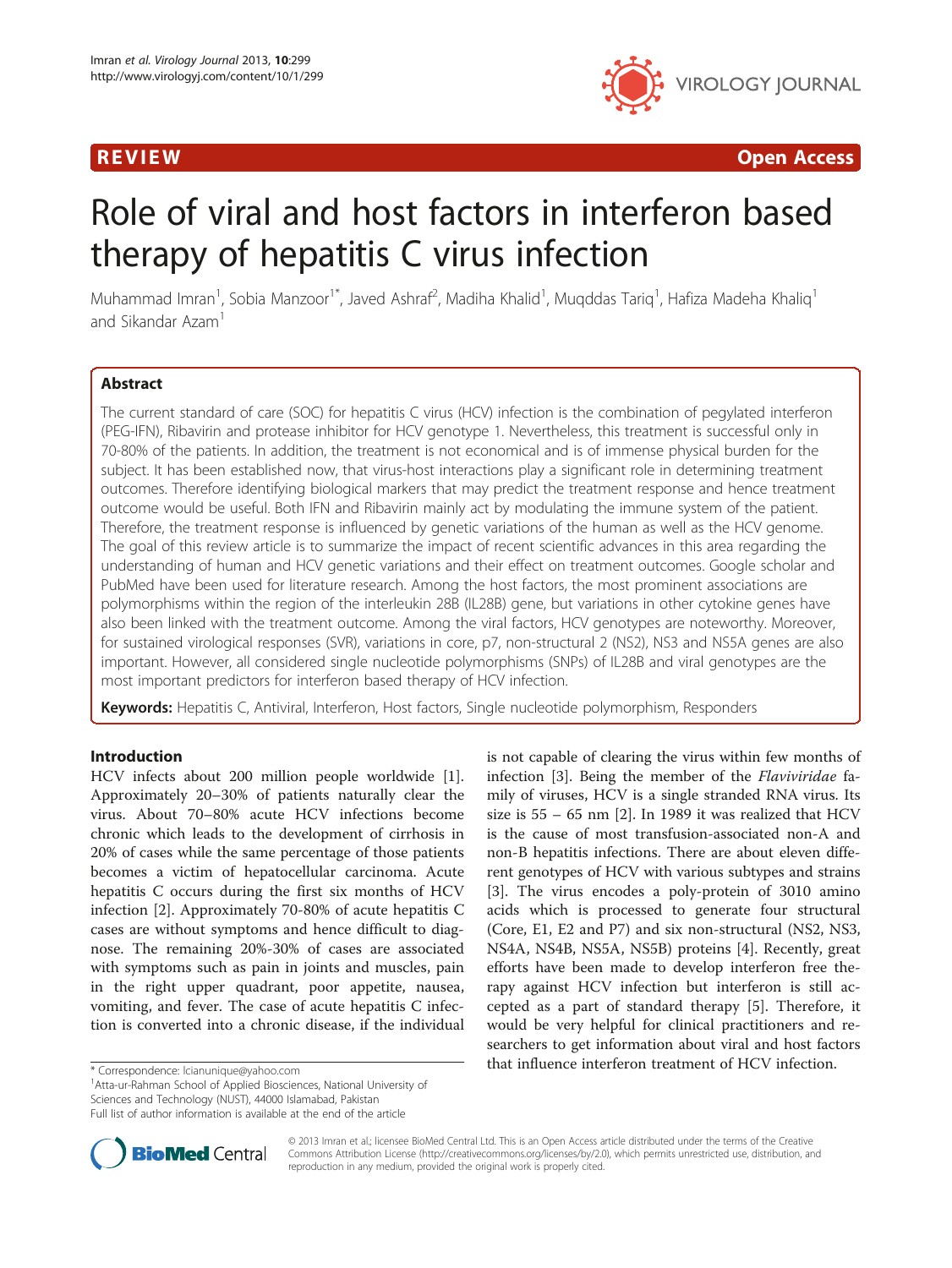#### Interferon and its signaling pathway

About 50 years ago, IFN was discovered by Isaacs and Lindenmann [[6](#page-8-0)]. Currently, there are about 10 mammalian IFN species with many subspecies. IFN possesses antiviral activity and is categorized into three groups [[7](#page-8-0)]. Type I IFNs include IFN-α, IFN-β, IFN-ε, IFN-κ, IFN-ω and IFN-ν. All these interferons interact with the interferon alpha/beta receptor (IFNAR) [\[8,9\]](#page-8-0).Type II IFN involves only IFN-γ which interacts with a discrete receptor, the interferon gamma receptor (IFNGR) [\[10](#page-8-0)]. IFN-λ1, IFN-λ2 and IFN-λ3 are grouped in type III IFNs. These interferons are also known as IL29, IL28A and IL28B respectively. Type III IFNs, signal through IFN-λ receptor which possesses an IL-10R2 chain shared with the IL-10 receptor, and an exceptional IFN- $\lambda$  chain [\[11\]](#page-8-0). IFNAR is the receptor for type I IFNs. It possesses two major subunits: IFNAR1, which bind styrosine kinase 2 (TYK2) [\[12](#page-8-0)], and IFNAR2c which binds Janus kinase 1 (JAK1) [\[9\]](#page-8-0). Both TYK2 and JAK1 are members of the Jak family. After binding the receptor chains, TYK2 and JAK1 are stimulated and transactivated leading to the initiation of phosphorylation cascades involving all the members of the signaling pathway and also the activators of transcription such as signal transducer and activator of transcription STAT1, STAT2 and STAT3. STAT1, STAT2 and STAT3 are stimulated by type I IFNs in most of cells. STAT1 and STAT2 in combination with another transcription factor, interferon regulatory factor 9 (IRF9), form interferon stimulated gene factor 3 (ISGF3) which binds to the promoter region of interferon stimulated genes (ISGs) as shown in Figure [1](#page-2-0). The ISGs are a set of genes used for antiviral protection. Microarray analysis of human and murine cells treated with interferons revealed that there are more than 300 ISGs [\[13](#page-8-0)]. Most important of these proteins are the double-stranded RNA-dependent kinase "protein kinase RNA-regulated" (PRKR), the 2′–5′ oligoadenylate synthetases and the Mx proteins. These proteins are known to impede the growth of certain viruses. However, if these genes are knocked out from cells, they still retain their antiviral activities as there are many of other genes stimulated by interferon possessing antiviral activities [[14](#page-8-0)]. Alternatively, STAT1 and STAT3 form homodimers or heterodimers which bind gamma activated sequence (GAS) elements. After binding, STAT proteins activate these genes to generate an antiviral state [\[15](#page-8-0)]. Receptors and pathways involved in type III IFNs signaling diverge from those mediating type I IFNs signals. IFN-λ1-3 signal through the JAK/STAT signaling pathway using the IL28-R/IL-10R receptor complex that is mainly expressed on hepatocytes and epithelial cells [[16\]](#page-8-0) as opposed to IFNAR that are broadly expressed.

#### Ribavirin

nucleoside analogue that inhibits inosine monophosphate dehydrogenase leading to the depletion of the guanosine pool [\[17\]](#page-8-0). It is also incorporated into the viral genome and induces error catastrophe by the HCV non-structural-5B (NS5B) polymerase [[18\]](#page-8-0). In addition to these functions, it is thought to have immune-modulatory functions. It regulates macrophages, T helper cells and Th1/Th2 produced cytokines, enhances the expression of interferon stimulated genes (ISG) and also IFN-α and MxA expression.

### Protease inhibitors

Two important NS3 protease inhibitors are Boceprevir and Telaprevir. Boceprevir inhibits NS3 by acting as a non-covalent inhibitor. It inhibits CYP3A4 and acts also as a mild inhibitor of P-glycoprotein. Therefore, the plasma levels of the drugs that are metabolized by CYP3A4 and P-glycoprotein are also increased when given along Boceprevir [\[19](#page-8-0)].

### Role of viral factors in determining the response to interferon therapy Genotype

Soon after the discovery and sequencing of HCV [\[20](#page-8-0)], HCV isolates from different parts of the world with varying sequences were obtained [[21,22\]](#page-8-0). HCV sequences which varied up to 33-36% were classified as genotypes; sequences which varied up to 20 – 27% were classified as subtypes while genetic variants up to 12% within individual isolates were classified as quasi species. The HCV genotype is acknowledged as the most significant independent response marker of interferon therapy [[23\]](#page-8-0). End-of-treatment response (ETR) and SVR are the two important scales for measurement of treatment response. An ETR is referred as undetectable hepatitis C RNA at the end-of-treatment while SVR is referred as undetectable hepatitis C RNA after 24 weeks of treatment [[24](#page-8-0)]. HCV genotypes 2 and 3 are more responsive to interferon therapy than any other HCV genotype [\[25](#page-8-0)]. Meta-analyses of IFN-α monotherapy have shown that SVR was obtained in 55% of patients with HCV genotypes 2 and 3 and in 18% of patients with HCV genotype 1 [[26\]](#page-8-0). It is suggested that HCV genotype 6 gives a treatment response similar to genotypes 2 and 3 [[24,25\]](#page-8-0). Although HCV genotyping is an important predictor for the treatment response, no patient should be left without therapy on the basis of the genotype alone [\[27\]](#page-8-0) because the predictive value of HCV genotyping for interferon based therapy is only 55%.

### 5′UTR

The important role of 5′UTR (Untranslated Region) in translation of HCV polyprotein demands the conservation of this region. There are four highly conserved

Ribavirin (1-b-D-ribofuranosyl-1, 2, 4-triazole-3-carboxamide) inhibits HCV replication. It is a synthetic guanosine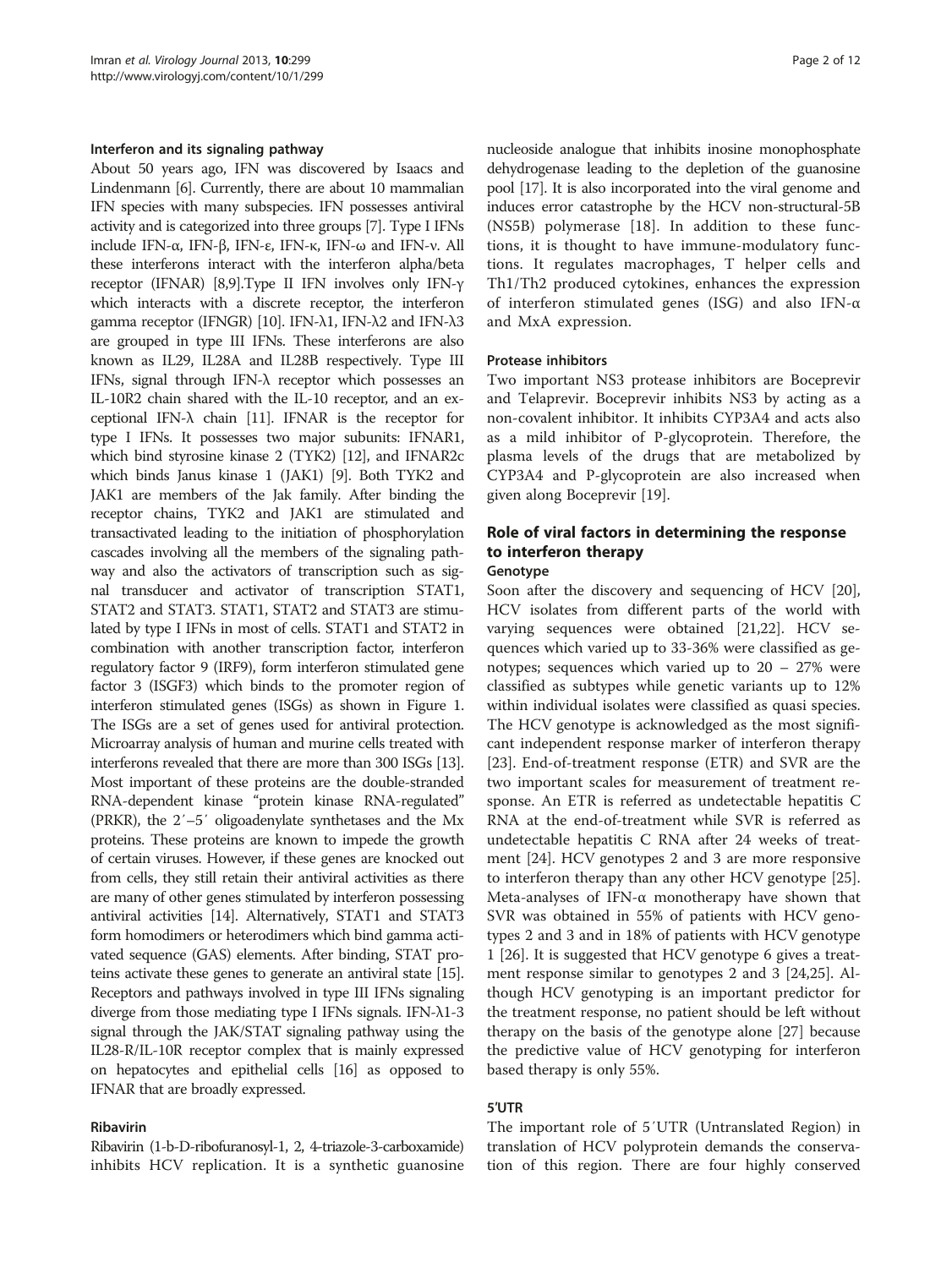<span id="page-2-0"></span>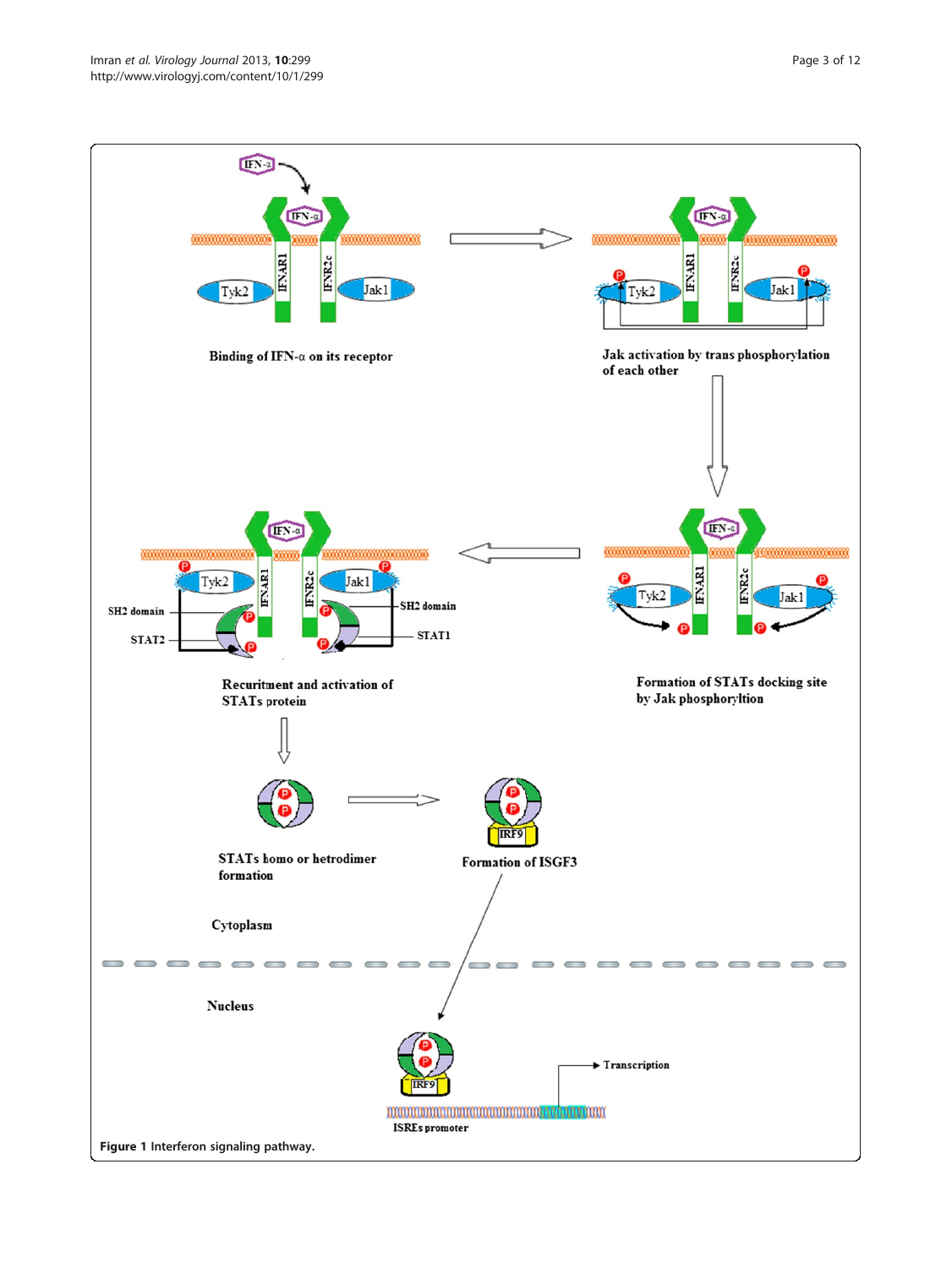structural domains in 5′UTR which are numbered I to IV; all of these domains interact with the host factors and are crucial for HCV polyprotein synthesis [\[28\]](#page-8-0). Domain III of 5′UTR binds eukaryotic initiation factor 3 (eIF3) by means of stem-loop 3b. It has been suggested that insertions in domain 3 of 5′UTR causes altered Watson-Crick base pairing leading to decreased RNA stability and binding affinity to ribosomal proteins. These mutations were more common in SVR than in breakthrough (BT) patients. Thus, mutations within the domain III of 5′UTR are important for the treatment response in HCV infection [[29](#page-8-0)].

#### Variations of core, p7, NS2, NS3 and NS5A

Inter-patient genetic variations within the genotype 1 HCV also exert an important influence on the treatment response. Although sequencing of the HCV genome has not shown any specific amino acid sequences that affect the treatment outcome, the high levels of genetic variations, mostly in the core, p7, NS2, NS3 and NS5A genes, are linked with SVR [\[30](#page-8-0)]. Recent data from the Chinese population have also shown that increased genetic variations in the p7, NS2 and NS3 genes of HCV genotype 1b were linked with SVR to the standard treatment [\[31](#page-8-0)]. Thus, there is more genetic diversity in HCV SVR patients than in NR patients receiving the standard treatment. Analyses of different HCV sequences identified many specific regions of core, p7, NS2, NS3 and NS5A, which were significantly associated with the ultimate treatment outcome. Among these regions, the most important region was the interferon sensitivity determining region (ISDR) that is located in HCV NS5A [\[32,33\]](#page-8-0). The sequence of HCV core region from 50 Swedish patients infected with HCV genotype 1 revealed that substitutions of core residue 70 were associated with poor response to the standard treatment [\[34\]](#page-8-0). Moreover, it has been shown that amino-acid (aa) substitution at core residue 70 was the predictor of SVR to a triple therapy of Telaprevir, pegylated interferon and Ribavirin in the Japanese population [[35](#page-8-0)]. How these variations of HCV genome effect response to interferon therapy is still a challenge.

#### Role of host factors in determining response to interferon therapy

With the beginning of the human genetic era, it is anticipated that the human genome may significantly influence the clinical management of infectious diseases. But there are small numbers of studies showing the importance of such knowledge in regular clinical practices. HCV infection is one of the most hopeful examples where genetic information was used for therapy. Thus, the treatment response to HCV infection not only depends on the viral factors but also on the host factors. Male sex, older age, insulin resistance, diabetes, African or American ethnicity, cirrhosis, steatosis, and weight (in terms of BMI) are all factors linked to poor response to PEG-IFN plus RBV treatment [[36\]](#page-9-0). Other infections such as HIV, HBV and practices such as alcohol intake and drug use are also responsible for low SVR rates [[37\]](#page-9-0). Currently, candidate gene approaches had been implemented to discover the host factors associated with the HCV treatment response [[38\]](#page-9-0). Following are some of the most important SNPs linked with the treatment response to HCV infection, also shown in Table [1](#page-4-0).

## SNPs of host genes

#### Interferon-λ

The IFN-λ family was discovered in 2003. The three members of this family, IFN- $\lambda$  1, 2, 3, (equivalent to IL-29, 28A, 28B) show a high degree of homology to each other i.e. more than 80%, but very low sequence homology to both IFN- $\alpha$  (15-19% identity, 31-33% similarity) and IL-10 (11-13% identity, 22-23% similarity). Despite this minimal homology, IFN-λ like IL-10 geneare com-posed of five to six exons [\[39](#page-9-0)–[41\]](#page-9-0). IFN- $\lambda$  is produced by many immune cells, neuronal cells, alveolar epithelial cells, hepatocytes, and a variety of cell lines [[42](#page-9-0)–[44](#page-9-0)]. However, the primary sources of IFN-λ are dendritic cells (DCs) [[42](#page-9-0)–[46](#page-9-0)]. Similar to IFN-α, these cytokines are mainly produced in response to viral infection or by activation of Toll-like receptors (TLRs) [\[16,](#page-8-0)[47\]](#page-9-0). IFN- $\lambda$ showed antiviral activity against many viruses such as Encephalomyocarditis virus (EMCV), vesicular stomatitis virus, cytomegalovirus, herpes simplex virus 1, influenza A virus, HIV, HBV, and HCV [[39,40,47](#page-9-0)–[49](#page-9-0)]. These studies revealed that IFN-λ mainly inhibits viral replication but also has immune-modulatory functions. It modulates both the maturation and differentiation of immune cells [[50](#page-9-0)–[52](#page-9-0)]. In short, these cytokines have an important role in regulation and development of the adaptive immune response against viruses.

SNPs within chromosome 19, in the vicinity of the IL29, IL28A, and IL28B genes, are importantly associated with the treatment response of HCV infection. Three SNPs related to these genes, rs8099917, rs12980275, and rs12979860, are very important. Previous studies have shown that these variants are significant predictors of the treatment response [\[53](#page-9-0)]. The favorable genotypes significantly predicting higher SVR rates are CCrs12979860 irrespective of the race [\[54](#page-9-0)], AArs12980275, and TTrs8099917. Nevertheless, the association between IFN-λ production and SNPs in close proximity of IL28 remains indistinct [[16,](#page-8-0)[55](#page-9-0)]. IFN-λ-based drugs are possible candidates for treating HCV infection, and are presently being evaluated in clinical trials. The adverse effects of  $IFN-\lambda$  are less marked than all of IFNs α and β, regarding bone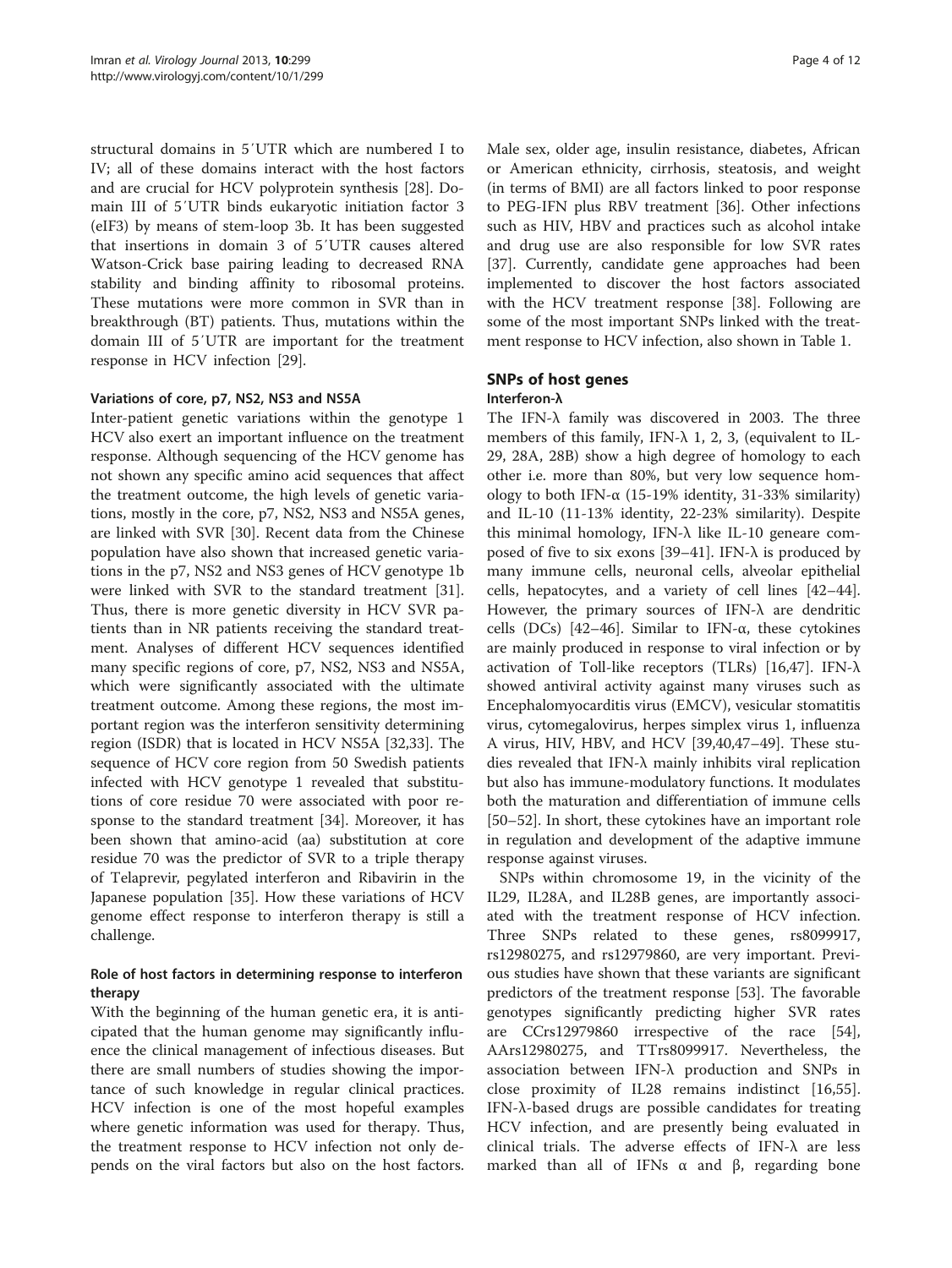| Gene symbol               | <b>Function</b>                                                   | <b>SNP</b>                               | Effect on interferon therapy                              |
|---------------------------|-------------------------------------------------------------------|------------------------------------------|-----------------------------------------------------------|
| IFN $-\lambda$            |                                                                   |                                          |                                                           |
| IL-29 (IFN-λ1)            |                                                                   | rs8099917                                | TT genotype is favorable                                  |
| IL-28A (IFN-λ2)           | Inhibit viral replication                                         | rs12980275                               | AA genotype is favorable                                  |
| IL-28B (IFN- $\lambda$ 3) |                                                                   | rs12979860                               | CC genotype is favorable                                  |
| IFN - $v$                 | Inhibit viral replication                                         | $-768G$                                  | Enhances promoter activity 2-3 folds                      |
| <b>MBL</b>                | Pathogen recognition receptor                                     | O/A at exon 1                            | X or O mutations linked with non-<br>responsiveness       |
|                           |                                                                   | At promoter region: MBL2*H,<br>Land X,Y. |                                                           |
| CTLA4                     | Down regulates T cell functions                                   | $-318$ C/T                               | -318C, 49G are favorably linked with<br>therapy response. |
| $IL-10$                   | Anti-inflammatory,<br>Down regulates MHC1 and<br>MHC II molecules | $-318$ C/T                               | -819T and -592A are positively associated                 |
|                           |                                                                   | $-819,$                                  |                                                           |
|                           |                                                                   | $-592$                                   |                                                           |
| $IL-18$                   | Pro-inflammatory cytokine                                         | 607 C/A,                                 | -607A and -137C are positively associated                 |
|                           | Induces IFN-y                                                     | $-137$ G/C                               |                                                           |
| <b>TRAIL</b>              | Induces apoptosis in virally infected cells                       | rs 4242392                               | Poorly associated                                         |
| TGFb1                     | Multifunctional cytokine                                          | codon 10T/C, codon 25G/C                 | Positively associated                                     |
| Mx1                       | Antiviral activities                                              | G/T at nt -88                            | Positively associated                                     |
| Osteopontin               | Induces Th1 response                                              | nt 443, nt 1748                          | $T/T$ at nt -443                                          |
|                           |                                                                   |                                          | G/G or G/A at 1748                                        |
|                           |                                                                   |                                          | Positively associated with SVR                            |
| LMP7                      | HLA-1 antigen presentation                                        | I MP7-K                                  | Positively associated with SVR                            |
| OAS1                      | converts ATP into 2'-5' linked oligomers of<br>adenosine          | at exon 7 SAS                            | AA genotype is poorly associated                          |

<span id="page-4-0"></span>Table 1 Association of host SNPs with treatment response to HCV infection

marrow suppression, probably because fewer cells carry the receptor, thus permitting a more targeted therapy [\[56](#page-9-0)].

#### Interferon-γ

IFN- $\gamma$  is a cytokine produced by effector T cells and natural killer cells. It is mainly involved in the development of T helper 1 (Th1) cells [\[57](#page-9-0)]. Studies using a HCV replicon system showed that IFN-γ is capable of inhibiting the HCV replication [[58\]](#page-9-0). Similar to other cytokines there is no polymorphism reported in the coding region; but the non-coding region possesses frequent polymorphisms which are implicated in several chronic inflammatory conditions and autoimmune diseases [[59](#page-9-0),[60](#page-9-0)]. It is reported that the SNP –764G of IFN-γ which is located in the proximal promoter region was strongly associated with SVR in case of HCV infection because the G allele conferred a two to three-fold increase in the promoter activity. Moreover, the G allele also offers stronger binding affinity to the heat shock transcription factor (HSF1) than the C allele at this specific position. Thus, IFN- $\gamma$  promoter SNP –764G/C is functionally very important which can influence the interferon therapy and may be used as a therapeutic marker for HCV infection [\[61\]](#page-9-0).

#### Mannan-binding lectin

Mannan-binding lectin (MBL) also known as mannose binding protein plays a significant role inthe innate immune system. It is a pathogen recognition receptor [\[62](#page-9-0)]. MBL deficiencies are ascribed to a certain extent to three SNPs in the first exon of the gene: MBL2\*D (Arg52Cys), B(Gly54Asp) and C (Gly57Glu). These SNPs are collectively marked as O. The major allele at these loci is A. The polymerization of the polypeptide is disturbed by O amino acid which causes low levels of high order oligomeric MBL in plasma [[63\]](#page-9-0). MBL concentration in the serum is also adjusted by two promoter SNPs: MBL2\*H/L and X/Y [\[64,65\]](#page-9-0). The linkage disequilibrium between the promoter and exon 1 SNPs of MBL produces seven haplotypes which are associated with a decreased level of MBL in the plasma. The frequency of YA/YO genotype was significantly higher in the HCV patients as compared to the controls suggesting that these genotypes are involved in the development of chronic hepatitis C. MBL genotypes XA/XA, XA/YO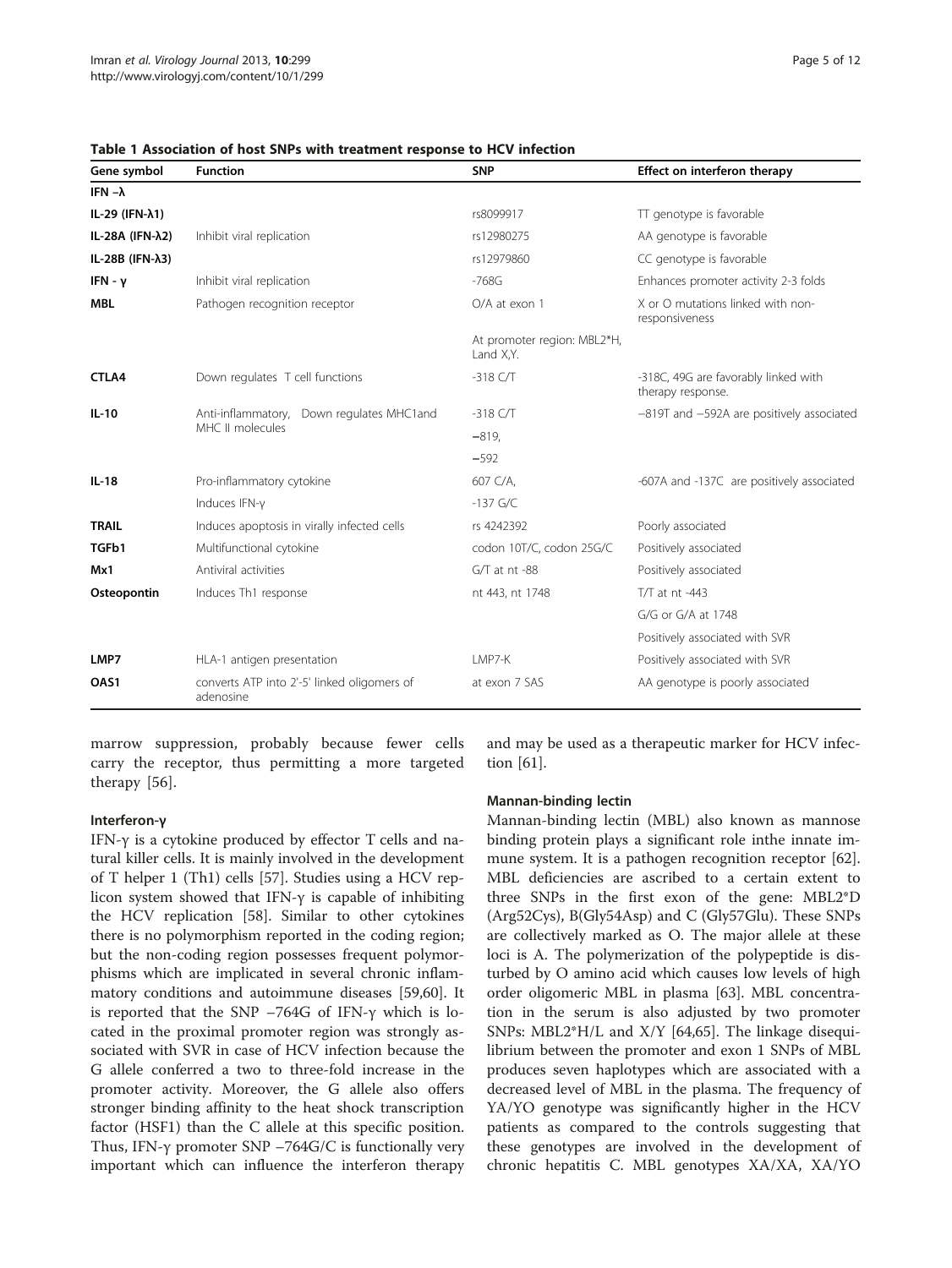and YO/YO were associated with a decreased level of MBL in the plasma. The levels of these genotypes were considerably decreased in patients with advanced fibrosis as compared to patients with moderate fibrosis and to the control group. Thus, MBL has not only an important role in the development of chronic hepatitis C, but also an important role in the treatment outcome [\[63,66](#page-9-0)].

#### Cytotoxic T lymphocyte antigen–4

Cytotoxic T lymphocyte antigen–4 (CTLA4) also referred as cluster of differentiation 152 (CD152) is a protein receptor that is mainly expressed on activated CD4+ and CD8+ T cells [\[67](#page-9-0)]. It binds to the ligands B7- 1 (CD80) and B7-2 (CD86) and down-regulates the immune system by switching off T cells [[68](#page-9-0)]. There are reported two important transition mutations in CTLA4, C→T at position −318 and G→A at position 49 in exon 1 [\[69,70](#page-9-0)]. It is well established by recent findings that these transition mutations of CTLA-4 have a very significant influence on the down regulation of T cells [\[71](#page-9-0)]. Sustained responders (SRs) had a higher frequency of 49G alone and were highly associated with −318C in a haplotype. SRs had a higher homozygosity for the −318C−49G haplotype. Moreover, it was also reported that the immune systems of −318C−49G haplotype carriers were declining the viral load more rapidly as compared to other patients. On the other hand, patients which possessed -318 T and 49A showed a reciprocal effect (poor response). There may be several suggested reasons for these effects of CTLA4 polymorphisms. One of these may be the polymorphism of either a single gene or haplotype, which may be responsible for differential expression of a gene. It is also noted that -318 T [[72](#page-9-0)] and 49A [\[73\]](#page-9-0) are associated with the increased expression of CTLA4. Haplotype -318 T-49A also showed increased expression of CTLA4 [\[74\]](#page-9-0). Studies up till now have suggested that polymorphisms at -318C -49G of CTLA4 gene are linked with down regulation of CTLA4 expression that leads to the amplification of T cells response. Alternatively, as CTLA4 acts as a ligand for CD80 and CD86, it may have a role in the developmental pathway of Th1/Th2 cells and may shift their balance [[75](#page-9-0)–[77](#page-9-0)]. Another possibility is that these polymorphisms are in linkage disequilibrium with some adjacent markers that have influence on the expression of CTLA4. HCV genotypes and ethnicity have important effects on the treatment outcome. As the reported study was conducted only on white patients infected with HCV genotype 1, these analyses have to be confirmed in other populations effected with different HCV genotypes [\[78\]](#page-9-0).

#### Interleukin 10

Interleukin 10 (IL-10) is a strong immunoregulatory T helper type 2 (Th2) cytokine which is produced by the majority of cells [[79](#page-9-0)–[81](#page-9-0)]. Its main function seems to be the

regulation of the proliferation and differentiation of different immune cells via influence on the expression of major histocompatibility complex (MHC) class I and class II molecules [\[82\]](#page-9-0). It also induces the production of Th1 cytokines [[83](#page-10-0)]. The level of IL-10 varies among individuals and these variations are mostly attributed to polymorphisms in the promoter region of the IL-10 gene [\[84\]](#page-10-0). Particularly, 3 SNPs in the promoter region of IL-10 at positions −1082, −819, and −592 are very important [[85\]](#page-10-0). The combination of these 3 SNPs (ATA, ACC, and GCC) is linked to differential expression of IL-10 gene [[84](#page-10-0)]. As IL-10 production affects HCV replication or the host immune system, it is likely to affects the treatment outcome [\[86\]](#page-10-0). Many studies have shown that the carriage of the −592A or the −819 T SNP was linked with a sustained virological response. These two sites have a reciprocal effect. The haplotype consisting of the 108-bp IL-10.R microsatellite and −3575 T, −2763C, −1082A, −819 T, −592A were also connected to the treatment response. The IL-10 (108) TCATA haplotype was positively associated with the treatment response. Its frequency was higher in responders than in non-responders while the other haplotype IL-10 (110) TCATA was equally distributed among responders and non-responders suggesting no effect on the treatment response. The most probable reason for this effect of haplotype IL-10 (108) TCATA against HCV infection and treatment response may be the diminished expression of IL-10 [\[87](#page-10-0)].

#### Interleukin 18

Interleukin 18 (IL-18) also known as interferon (IFN)-γ inducing factor is a pro-inflammatory cytokine which is produced as a pro-IL-18 by the immature dendritic cells, monocytes and macrophages. Pro-IL-18 is activated by caspase1 to generate IL-18 which in turn induces the production of TNF-α and IFN-γ. TNF-α is an antiinflammatory cytokine which stimulates the production of IL-18 binding protein (IL-18BP) to overcome the increased production of IL-18 in chronic HCV patients for the regulation of inflammation and fibrosis development [[88](#page-10-0)]. Interferon therapy of HCV infection also increases the level of IL-18BP 3–24 folds [[89](#page-10-0)]. The level of IL-18 and its receptors is highly increased in chronic HCV patients and was correlated with a poor treatment outcome [[90](#page-10-0)]. Moreover, an elevated level of IL-18 was also linked with hepatic injury suggesting that it has an important role in liver disease [[91](#page-10-0)]. Earlier studies have shown two important SNPs (−607 C/A and −137 G/C) in the promoter region of IL-18. Lower promoter activity was associated with minor alleles (−607A and -137C) while higher promoter activity was linked with more common alleles (−607C and -137G). These two SNPs are also reported to be associated with Crohns disease [[92](#page-10-0)], cardiovascular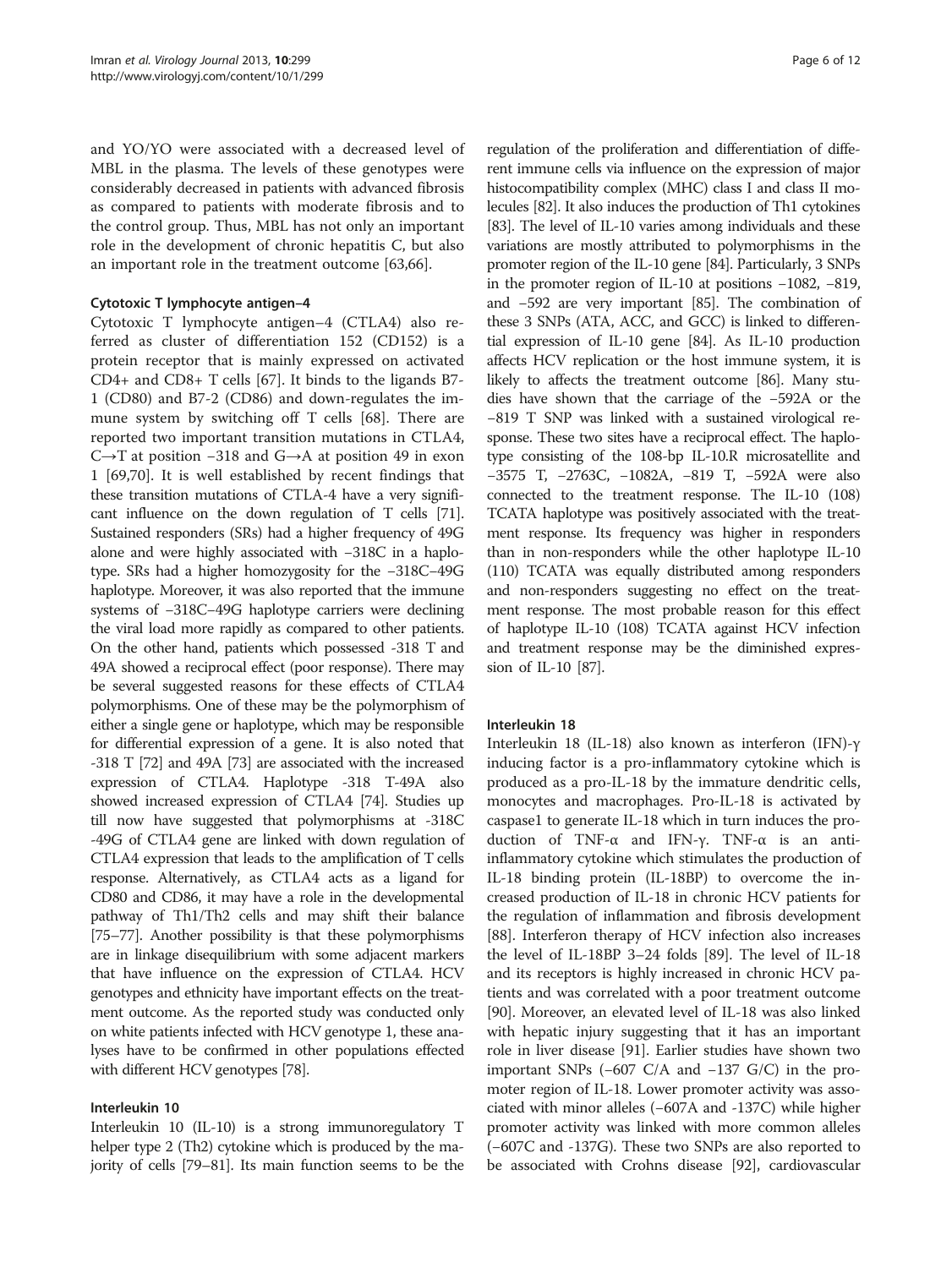diseases [\[93\]](#page-10-0), HBV [[94,95\]](#page-10-0) human immuno deficiency virus (HIV) infection [\[96\]](#page-10-0) and HCV [[97](#page-10-0)].

#### Tumor necrosis factor-related apoptosis inducing ligand receptor 1

Tumor necrosis factor-related apoptosis inducing ligand receptor 1 (TRAIL) also known as CD253 is mostly expressed on effector T cells [\[98](#page-10-0)]. It induces apoptosis in virus infected cells [[99\]](#page-10-0). However, there is an increasing evidence to support the dual role of TRAIL in the immune system. It may also play a role in either proviral or antiviral ability. If TRAIL will finally act as a proviral or antiviral is mainly dependent on the overall cytokine situation and also on the type of virus [\[100\]](#page-10-0). It has been demonstrated that the SNP, rs4242392 of TRAIL gene is negatively associated with the interferon-based therapy outcome of HIV/HCV co-infected patients [[101\]](#page-10-0).

#### Transforming growth factor- β

Transforming growth factor (TGF-β) is a multifunctional cytokine. Its main function is to control cellular proliferation and differentiation [[102\]](#page-10-0). Three different isoforms of TGF-β are expressed in mammals; each one is encoded by a unique gene [[103](#page-10-0)]. Among these isoforms, TGF-β1 is the most abundant. There are significant differences between individuals in their ability to produce TGF-β1 because its production is under genetic control. Genetic polymorphism at the codon 10T/C and codon 25G/C of TGF-β1 is linked with differential cytokine secretion. It was reported that treatment response rates to interferon- $\alpha$  therapy in HCV/HIV co-infected patients were enhanced in those patients carrying a 'high-producer' genotype of TGF-β. The most probable reason for this high response rate may be attributed to partial compensation of HCV NS5A-induced inhibition of TGF-β1 signaling [\[104](#page-10-0)]. It was suggested that the polymorphism at codon10T/C of TGF-β1 was linked to 'high-producer' state but this is still controversial [[105](#page-10-0)].

#### Myxovirus resistance protein A

The interferon-induced GTP-binding protein, Myxovirus resistance protein A (MxA), is an abundant ubiquitous cytoplasmic protein which is encoded by the MX1gene [[106\]](#page-10-0). It influences IFN-induced antiviral activities of the host cells against several viruses by acting as mediators for interferons [\[107\]](#page-10-0). MxA protein is considered as the most precise surrogate parameter for the action of interferons [\[108](#page-10-0)]. The level of mRNA or protein of the MxA gene varied among individuals and it was noted to be significantly associated with the treatment response [[109\]](#page-10-0). The variations of MxA at transcriptional or translational level suggest that its expression is under a strong genetic control. Polymorphism at the nt −88 (G/T) in the promoter region of the MxA gene was linked to IFN

response in HCV patients. Patients with the higher SVR rates were mostly MxA-TT [\[110\]](#page-10-0). Another study on the Japanese population showed that the rate of G Ghomozygosity was 31% in the SVR patients, significantly lower than in the NR patients. Thus, MxA SNP at the nt −88 affects the expression of MxA protein, and may also affects the treatment response to HCV infection [\[111\]](#page-10-0).

#### **Osteopontin**

Osteopontin (OPN) is highly phosphorylated sialoprotein. It is an important element of extracellular matrices of bones and teeth [\[112\]](#page-10-0). It is also secreted by activated Tlymphocytes, leucocytes and macrophages [\[113\]](#page-10-0). This protein plays various physiologic roles in the immune system by interacting with cellular adhesion molecules. Overexpression of this protein was notified in various diseases. OPN has been implicated in the pathogenesis of rheumatoid arthritis (RA). It was found that its level is increased in RA., Its exact role in RA is however still unclear. It was noticed by one group that OPN knocked out mice were protected against RA [\[114](#page-10-0)], yet another group of researchers failed to produce the same conclusions [\[115](#page-10-0)]. Overexpression of OPN is also noticed in a variety of cancers, including lung, breast, colorectal and stomach cancer. Thus, manipulation of plasma OPN levels provides new opportunities for the treatment of various diseases [\[116,117](#page-10-0)]. It was also shown that OPN was essential for the initiation of the Th1 response in mice [[118\]](#page-10-0). SNP at nucleotide the (nt) -443 of osteopontin was associated with hepatitis activity in patients of chronic hepatitis C [\[119\]](#page-10-0). Moreover, the response rate was significantly higher in patients with the G/G or G/A alleles at the nt −1748 as compared to those possessing A/A at this position. The response rate was also significantly higher in patients withT/T at the nt −443 than in those with C/C or C/T at this position of OPN [\[120](#page-10-0)].

#### Low molecular mass polypeptides 7

There is an important role of low molecular mass polypeptides (LMP) in human leukocyte antigen (HLA) class I-restricted antigen presenting systems [[121](#page-10-0),[122](#page-10-0)]. Genetic variations of LMP gene have a significant influence on the treatment outcome of HCV infection. Genetic variations of LMP gene in 175 HCV patients showed that the frequency of LMP7-K gene in the sustainedresponders was significantly higher than in the nonresponders. LMP7-K and HCV-RNA quantity were established as an independent factor affecting the outcome of interferon therapy [[123\]](#page-10-0).

#### Oligoadenylate synthetase 1

IFN therapy against HCV infection is mediated by the stimulation of intracellular antiviral proteins. 2′–5′ oligoadenylate synthetase (OAS) is a critical protein with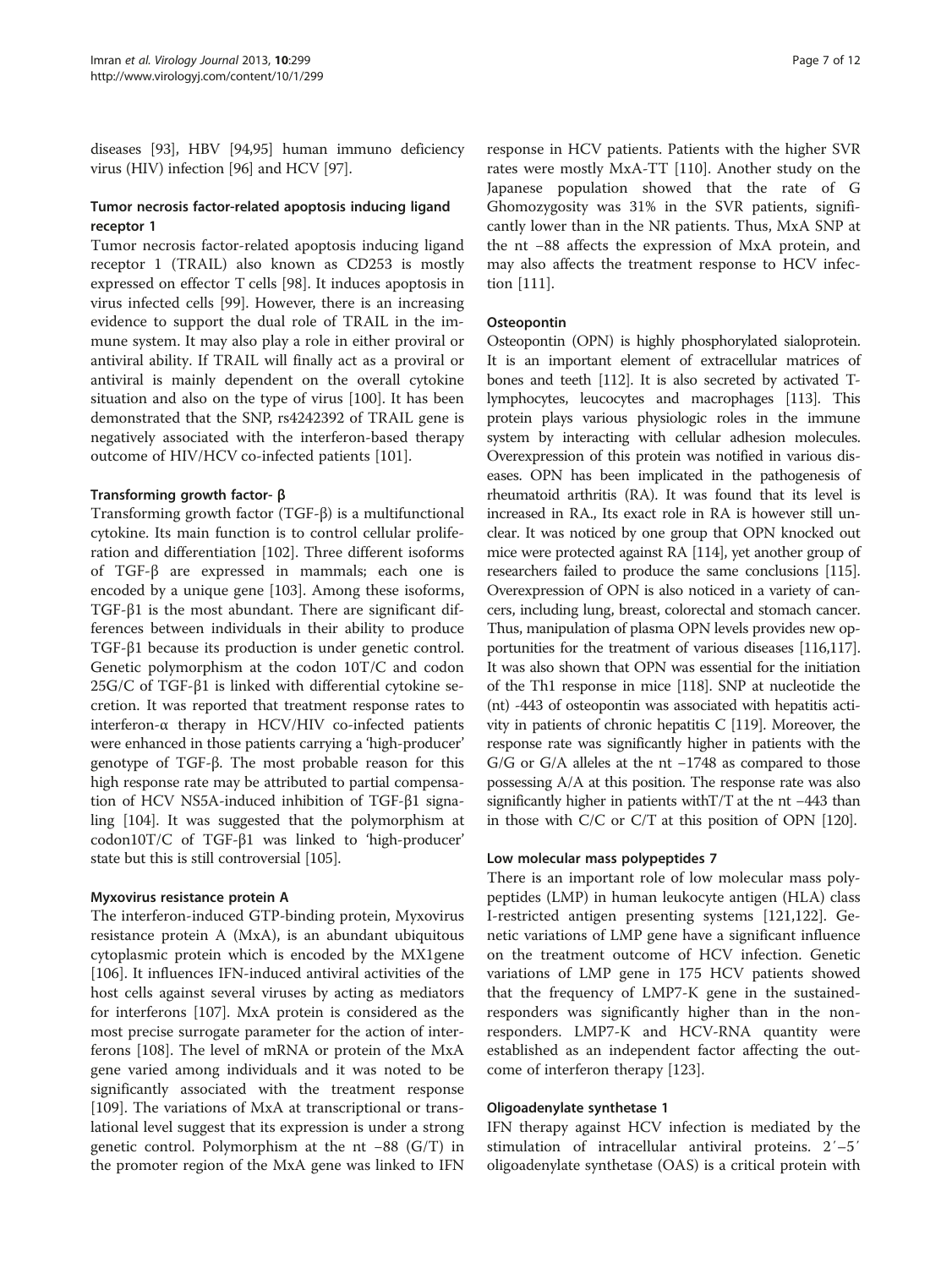antiviral activity [[124](#page-10-0)]. It has discriminating activity against several viruses. It is activated by double stranded RNA (dsRNA) to polymerize adenosine triphosphate (ATP) into 2′–5′ linked oligoadenylates which bind and stimulate latent ribonuclease L (RNaseL). RNaseL degrades viral RNA and inhibits protein synthesis [\[125](#page-11-0)]. There is a strong genetic control of OAS1 basal activity and the genetic polymorphism at exon 7 splice accepter site (SAS). This makes OAS1 an excellent candidate gene that can importantly affect the host susceptibility to viral infection, disease progression and the treatment response. Recent studies have shown a significant association between the polymorphism at exon 7 SAS of OAS1 gene and the response to interferon therapy in HCV infected patients. It was found that patients possessing the AA genotype at this specific position of the OAS1 gene demonstrated a progressive disease and resistance to the standard treatment [[126\]](#page-11-0).

#### Patient characteristics

#### Age

Patient age is an important factor linked to the treatment response to HCV infection. In general, it is assumed that younger individuals below forty respond better to interferon therapy [[127\]](#page-11-0) than older ones. The obvious justification for this association is that aged patients are more likely to have other liver diseases, such as fibrosis and cirrhosis. Moreover, in older age there are more imbalances of cellular, humoral, and innate immunity [[128\]](#page-11-0).

#### Race

Race is another important host factor that is linked with the treatment outcome [\[129](#page-11-0)]. There is increasing evidence that African-American patients respond poorly to interferon therapy compared to non-African-Americans. The range of sustained response for African-Americans was 19%-28% while those for non-African-Americans were 39- 52%. Moreover, the viral breakthroughs were also more frequent in African-Americans [\[130](#page-11-0)]. The mechanisms behind these observed differences in the treatment response are not properly cleared. It may be due to higher body weight and the HCV genotype 1 prevalence in African-Americans [[131\]](#page-11-0). Another important reason for this low treatment response among the African-American population is the low prevalence of IL28B polymorphism (rs12979860). The prevalence of this SNP among the African-American is only 16% with SVR rate of 47% while among the Caucasians its prevalence is 39% with SVR rate of 81% [\[132\]](#page-11-0).

#### Sex

Initially it was shown that there were significant differences in SVR rate with the female. Female sex is positively associated with SVR [[133](#page-11-0)]. However, large

prospective studies showed that there was no effect of sex in achieving SVR [[134](#page-11-0)].

#### **Obesity**

It has been shown that a body mass index (BMI)  $> 25$  kg/m<sup>2</sup> was linked with fibrosis [[135](#page-11-0)]. Approximately, 30% of HCV patients are obese and they respond poorly to interferon therapy [\[136,137\]](#page-11-0). The poor treatment response in these patients is mostly attributed to altered metabolism due to cytokine production by adipocytes. Moreover, there is also a poor absorption of interferon in obese patients [\[138](#page-11-0)]. On the contrary, a recent large study showed that there is no significant effect of BMI on the treatment outcome [\[139](#page-11-0)]. However, weight loss plays an important role in HCV treatment because it down regulates liver enzymes and the progression of fibrosis [\[140\]](#page-11-0).

#### Alcohol

The use of alcohol induces increased histological activity and fibrosis of the liver. Histological lesions of the liver are accelerated even by moderate use of alcohol in chronic HCV patients [[141\]](#page-11-0). Thus, alcohol intake is related to poor response to interferon therapy [[142\]](#page-11-0).

#### Insulin resistance

Multiple studies have shown that HCV infection is also linked with insulin resistance [\[143\]](#page-11-0). The risk of developing diabetes mellitus is increased up to 11 times in patients with chronic HCV infection [\[144](#page-11-0)]. Interferon therapy is also affected by insulin resistance in chronic HCV patients. Insulin resistance causes up-regulation of SOC3 which hinders interferon-mediated signaling pathways [\[145](#page-11-0)].

#### Hepatic steatosis

Hepatic steatosis accelerates disease progression in HCV patients [\[146\]](#page-11-0). There is an involvement of both host and viral factors in steatosis development. In case of HCV genotype 3, steatosis is most commonly induced by the virus while in case of non-genotype 3; it is mostly associated with BMI and central adiposity. Large scale clinical studies have shown that steatosis weakens the treatment response [[147](#page-11-0)].

#### Conclusion

Interferon responsiveness is still a main clinical problem in the treatment of HCV. The precise prediction which patient will respond to this therapy is very important, both from the point of the patient care and of the costs. There are both host and viral factors which can significantly predict the probable treatment outcome of HCV patients. HCV genotype other than 1 is the most important predictor of SVR. A number of host factors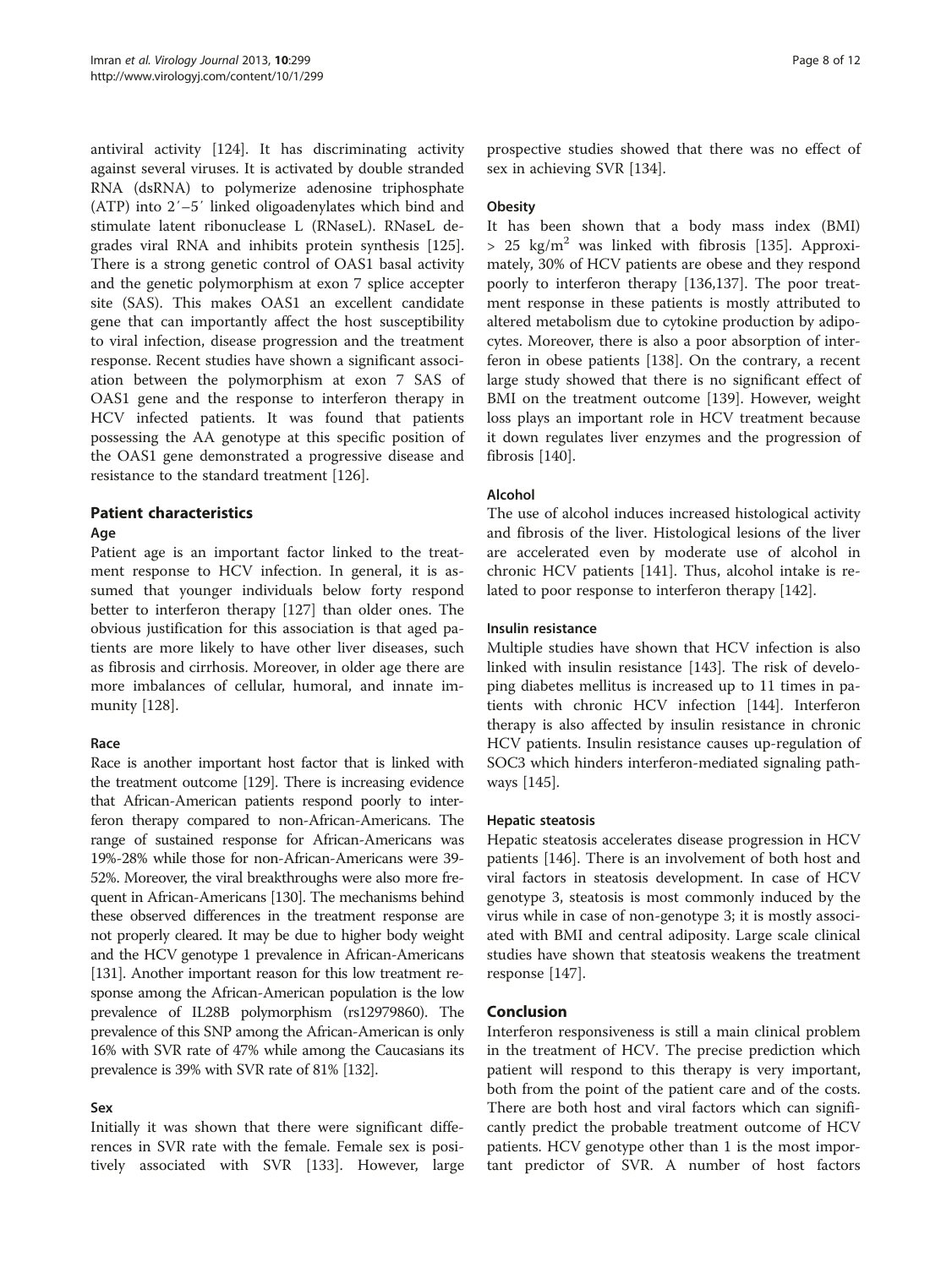<span id="page-8-0"></span>including SNPs of interferons IL28A, IL28B, IL29, interferon-γ, MBL, IL −10, IL-18, CTLA4, TRAIL, TGF-β, MX1, Osteopontin, LMP7, OAS1 genes, insulin resistance, obesity and ethnicity, have been found to modulate the treatment response. There is still a struggle for discovering new direct-acting inhibitors of HCV that will be used in combination with interferon or without the application of interferon, so further future studies of factors that may predict the treatment outcome of combinational therapies are required.

#### Competing interests

The authors declare that they have no competing interests.

#### Authors contributions

MI and SM conceived the study and participated in its design. MI searched the literature and drafted the manuscript. SM critically reviewed the manuscript. SM and JA edited the manuscript. JA, MK, MT, HMK, SA helped MI in literature review. SM submitted the review article; she is the PhD supervisor of MI. All the authors read and approved the final manuscript.

#### Acknowledgements

We are thankful to Higher Education Commission of Pakistan and National University of Sciences and Technology (NUST), Islamabad 44000, Pakistan for providing financial support. We are highly thankful to Prof Dr. Fritz Markwardt (Julius-Bernstein-Institute for Physiology, Martin-Luther-University Halle-Wittenberg, Germany) for critically reviewing and finalizing the manuscript.

#### Author details

<sup>1</sup> Atta-ur-Rahman School of Applied Biosciences, National University of Sciences and Technology (NUST), 44000 Islamabad, Pakistan. <sup>2</sup>Islam Dental College Sialkot, Sialkot, Pakistan.

#### Received: 4 March 2013 Accepted: 24 September 2013 Published: 1 October 2013

#### References

- 1. Wands JR: Prevention of hepatocellular carcinoma. N Engl J Med 2004, 351:1567–1570.
- 2. Czepiel J, Biesiada G, Mach T: Viral hepatitis C. Pol Arch Med Wewn 2008, 118:734–740.
- Chen SL, Morgan TR: The Natural History of Hepatitis C Virus (HCV) infection. Int J Med Sci 2006, 3:47–52.
- 4. De Francesco R, Tomei L, Altamura S, Summa V, Migliaccio G: Approaching a new era for hepatitis C virus therapy: inhibitors of the NS3-4A serine protease and the NS5B RNA-dependent RNA polymerase. Antiviral Res 2003, 58:1–16.
- 5. Kieffer TL, Sarrazin C, Miller JS, Welker MW, Forestier N, Reesink HW, Kwong AD, Zeuzem S: Telaprevir and pegylated interferon-alpha-2a inhibit wild-type and resistant genotype 1 hepatitis C virus replication in patients. Hepatology 2007, 46:631–639.
- 6. Isaacs A, Lindenmann J: Virus interference. I. the interferon. Proc R SocLond B BiolSci 1957, 147:258–267.
- 7. Pestka S: The interferons. 50 years after their discovery, there is much more to learn. J BiolChem 2007, 282:20047–20051.
- 8. Pestka S, Krause CD, Walter MR: Interferons, interferon-like cytokines, and their receptors. Immunol Rev 2004, 202:8–32.
- 9. Novick D, Cohen B, Rubinstein M: The human interferon alpha/beta receptor: characterization and molecular cloning. Cell 1994, 77:391–400.
- 10. Soh J, Donnelly RJ, Kotenko S, et al: Identification and sequence of an accessory factor required for activation of the human interferon gamma receptor. Cell 1994, 76:793–802.
- 11. Kotenko SV, Gallagher G, Baurin W, et al: IFN-lambdas mediate antiviral protection through a distinct class II cytokine receptor complex. Nat Immunol 2003, 4:69–77.
- 12. Uze G, Lutfalla G, Gresser I: Genetic transfer of a functional human interferon alpha receptor into mouse cells: cloning and expression of its cDNA. Cell 1990, 60:225–234.
- 13. de Veer MJ, Holko M, Frevel M, Walker E, Der S, Paranjape JM, Silverman RH, Williams BR: Functional classification of interferon-stimulated genes identified using microarrays. J Leukoc Biol 2001, 69:912-920.
- 14. Stark GR, Kerr IM, Williams BR, Silverman RH, Schreiber RD: How cells respond to interferons. Annu Rev Biochem 1998, 67:227-264.
- 15. Darnell JE: STATs and gene regulation. Science 1997, 277:1630-1635.
- 16. Doyle SE, Schreckhise H, Khuu-Duong K, et al: Interleukin-29 uses a type 1 interferon-like program to promote antiviral responses in human hepatocytes. Hepatology 2006, 44:896–906.
- 17. Thomas E, Feld JJ, Li Q, Hu Z, Fried MW, et al: Ribavirin potentiates interferon action by augmenting interferon-stimulated gene induction in hepatitis C virus cell culture models. Hepatology 2011, 53:32–41.
- 18. Stevenson NJ, Murphy AG, Bourke NM, Keogh CA, Hegarty JE, O'Farrelly C: Ribavirin enhances IFN-a signalling and MxA expression: a novel immune modulation mechanism during treatment of HCV. PLoS One 2011, 6:e27866.
- 19. Lin C, Kwong AD, Perni RB: Discovery and development of VX-950, a novel, covalent, and reversible inhibitor of hepatitis C virus NS3.4A serine protease. Infect Disord Drug Targets 2006, 6:3-16.
- 20. Choo QL, Richman KH, Han JH, Berger K, Lee C, Dong C, Gallegos C, Coit D, Medina-Selby R, Barr PJ, et al: Genetic organization and diversity of the hepatitis C virus. Proc Nat AcadSci USA 1991, 88:2451-2455.
- 21. Chen PJ, Lin MH, Tai KF, Liu PC, Lin CJ, Chen DS: The Taiwanese hepatitis C virus genome: sequence determination and mapping the 59 termini of viral genomic and antigenomic RNA. Virology 1992, 188:102–113.
- 22. Kato N, Ootsuyama Y, Ohkoshi S, Nakazawa T, Mori S, Hijikata M, Shimotohno K: Distribution of plural HCV types in Japan. Biochem Biophys Res Commun 1991, 181:279–285.
- 23. Fung J, Lai CL, Hung I, et al: Chronic hepatitis C virus genotype 6 infection: response to pegylated interferon and ribavirin. J Infect Dis 2008, 198:808–812.
- 24. Nguyen NH, Vutien P, Garcia RT, et al: Response to pegylated interferon and ribavirin in Asian American patients with chronic hepatitis C genotypes 1 vs 2 ⁄3 vs 6. J Viral Hepat 2010, 17:691–697.
- 25. Nguyen MH, Keeffe EB: Prevalence and treatment of hepatitis C virus genotypes 4, 5, and 6. Clin Gastroenterol Hepatol 2005, 3:S97–S101.
- 26. O'Brien TR: Interferon-Alfa, interferon-lambda and hepatitis C. Nat Genet 2009, 41:1048–1050.
- 27. Yuen MF, Lai CL: Response to combined interferon and ribavirin is better in patients infected with hepatitis C virus genotype 6 than genotype 1 in Hong Kong. Intervirology 2006, 49:96-98.
- 28. Ji H, Fraser CS, Yu Y, Leary J, Doudna JA: Coordinated assembly of human translation initiation complexes by the hepatitis C virus internal ribosome entry site RNA. Proc Natl Acad Sci USA 2004, 101:16990–16995.
- 29. El Awady MK, Azzazy HM, Fahmy AM, et al: Positional effect of mutations in 5'UTR of hepatitis C virus 4a on patients' response to therapy. World J Gastroenterol 2009, 15:1480–1486.
- 30. Xiang X, Lu J, Dong Z, Zhou H, Tao W, Guo Q, Zhou X, Bao S, Xie Q, Zhong J: Viral sequence evolution in Chinese genotype 1b chronic hepatitis C patients experiencing unsuccessful interferon treatment. Infect Genet Evol 2011, 11:382–390.
- 31. Zeng Y, Li W, Li J, Wang J, Zhou B, Zhang J, Liu S, Wu Y, Hou J, Zhou Y: Hepatitis C virus amino acid sequence diversity correlates with the outcome of combined interferon/ribavirin therapy in Chinese patients with chronic hepatitis C. Arch Virol 2012, 157:1113–1121.
- 32. Kadokura M, Maekawa S, Sueki R, et al: Analysis of the complete open reading frame of genotype 2b hepatitis C virus in association with the response to peginterferon and ribavirin therapy. PLoS One 2011, 6:e24514.
- 33. Kurosaki M, Sakamoto N, Iwasaki M, Sakamoto M, Suzuki Y, Hiramatsu N, Sugauchi F, Tamori A, Nakagawa M, Izumi N: Sequences in the interferon sensitivity-determining region and core region of hepatitis C virus impact pretreatment prediction of response to PEG-interferon plus ribavirin: data mining analysis. J Med Virol 2011, 83:445–452.
- 34. Alestig E, Arnholm B, Filard A, et al: Core mutations, IL28B polymorphisms and response to peginterferon/ribavirin treatment in Swedish patients with hepatitis C virus genotype 1 infection. BMC Infect Dis 2011, 11:124.
- 35. Akuta N, Suzuki F, Hirakawa M, et al: Amino acid substitution in hepatitis C virus core region and genetic variation near the interleukin 28B gene predict viral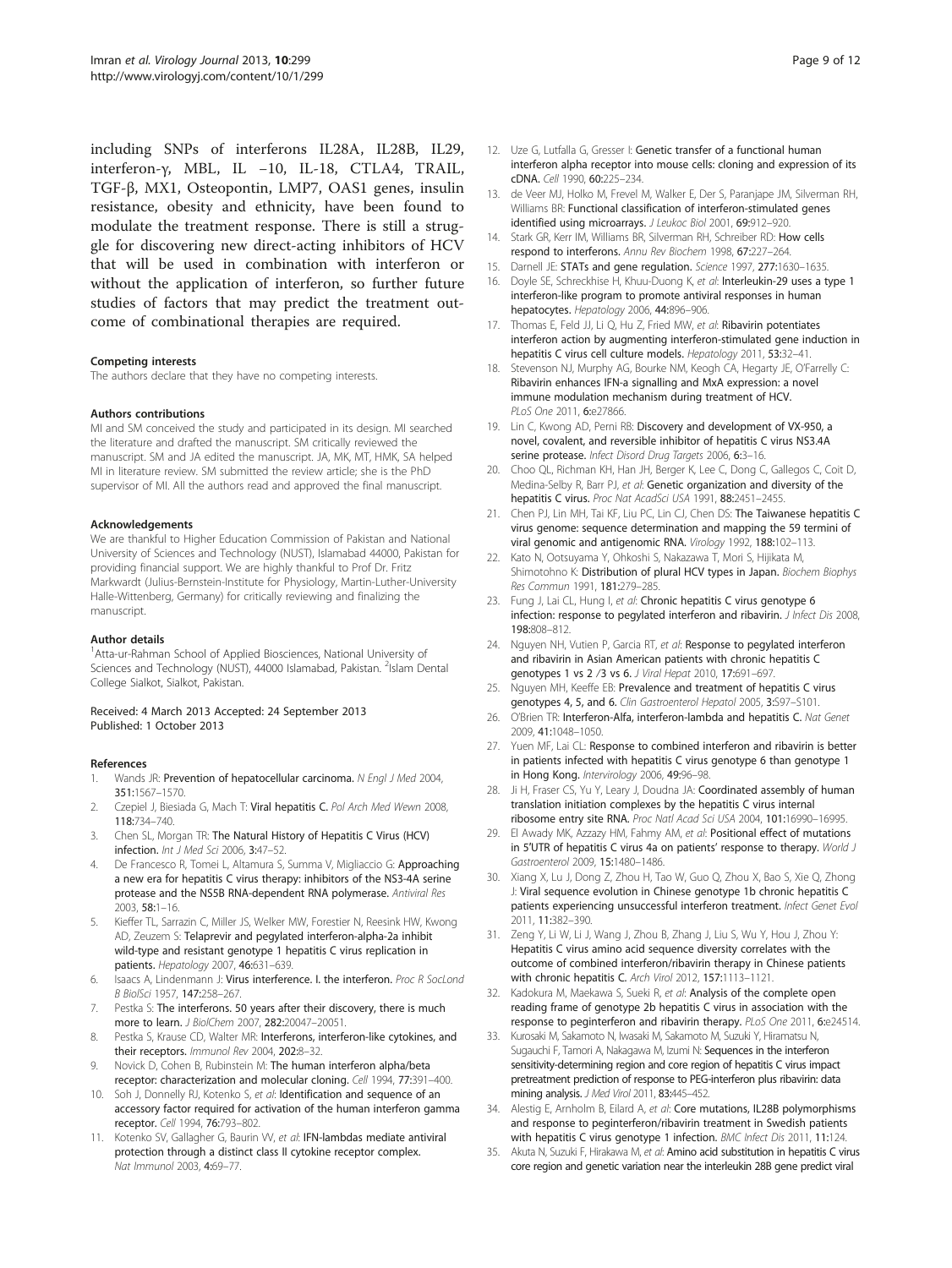<span id="page-9-0"></span>response to telaprevir with peginterferon and ribavirin. Hepatology 2010, 52:421–429.

- 36. Asselah T, Rubbia-Brandt L, Marcellin P, Negro F: Steatosis in chronic hepatitis C: why does it really matter? Gut 2006, 55:123–130.
- 37. Alberti A: What are the comorbidities influencing the management of patients and the response to therapy in chronic hepatitis C? Liver Int 2009, 29:15–18.
- 38. Mosbruger TL, Duggal P, Goedert JJ, et al: Large-scale candidate gene analysis of spontaneous clearance of hepatitis C virus. *J Infect Dis* 2010, 201:1371–1380.
- 39. Hwang Y, Chen EY, Guetal ZJ: Geneticpredisposition of responsiveness to therapy for chronic hepatitis C. Pharmacogenomics 2006, 7:697–709.
- Sheppard P, Kindsvogel W, Xu W, Henderson K, et al: IL-28, IL-29 and their class II cytokine receptor IL-28R. Nat Immunol 2003, 4:63–68.
- 41. Gad HH, Dellgren C, Hamming OJ, Vends S, Paludan SR, Hartmann R: Interferon-lambda is functionally an interferon but structurally related to the interleukin-10 family. J BiolChem 2009, 284:20869–20875.
- 42. Sommereyns C, Paul S, Staeheli P, Michiels T: IFN-lambda (IFN-lambda) is expressed in a tissue-dependent fashion and primarily acts on epithelial cells in vivo. PLoS Pathog 2008, 4:e1000017.
- 43. Wang J, Oberley-Deegan R, Wang S, Nikrad M, Funk CJ, Hartshorn KL, Mason RJ: Differentiated human alveolar type II cells secrete antiviral IL-29 (IFNlambda1) in response to influenza A infection. J Immunol 2009, 182:1296–1304.
- 44. Ank N, Iversen MB, Bartholdy C, Staeheli P, et al: An important role for type III interferon (IFN-lambda/IL-28) in TLR-induced antiviral activity. J Immunol 2008, 180:2474–2485.
- 45. Iversen MB, Ank N, Melchjorsen J, Paludan SR: Expression of type III interferon (IFN) in the vaginal mucosa is mediated primarily by dendritic cells and displays stronger dependence on NF-kappaB than type I IFNs. J Virol 2010, 84:4579–4586.
- 46. Coccia EM, Severa M, Giacomini E, Monneron D, Remoli ME, Julkunen I, Cella M, Lande R, Uzé G: Viral infection and toll-like receptor agonists induce a differential expression of type I and lambda interferons in human plasmacytoid and monocyte-derived dendritic cells. Eur J Immunol 2004, 34:796–805.
- 47. Marcello T, Grakoui A, Barba-Spaeth G, et al: Interferons alpha and lambda inhibit hepatitis C virus replication with distinct signal transduction and gene regulation kinetics. Gastroenterology 2006, 13:1887–1898.
- 48. Hou W, Wang X, Ye L, Zhou L, Yang ZQ, Riedel E, Ho WZ: Lambda interferon inhibits human immunodeficiency virus type 1 infection of macrophages. J Virol 2009, 83:3834–3842.
- 49. Robek MD, Boyd BS, Chisari FV: Lambda interferon inhibits hepatitis B and C virus replication. J Virol 2005, 79:3851-3854
- 50. Megjugorac NJ, Gallagher GE, Gallagher G: Modulation of human plasmacytoid DC function by IFN-lambda1 (IL-29). J Leuko Biol 2009, 86:1359–1363.
- 51. Mennechet FJ, Uzé G: Interferon-lambda-treated dendritic cells specifically induce proliferation of FOXP3-expressing suppressor T cells. Blood 2006, 107:4417–4423.
- 52. Wolk K, Witte K, Witte E, Proesch S, Schulze-Tanzil G, et al: Maturing dendritic cells are an important source of IL-29 and IL-20 that may cooperatively increase the innate immunity of keratinocytes. J Leukocyte Biol 2008, 83:1181–1193.
- 53. Tanaka Y, Nishida N, Sugiyama M, et al: Genome wide association of IL28B with response to pegylated interferon alpha and ribavirin therapy for chronic hepatitis C. Nat Genet 2009, 41:1105–1109.
- 54. Ge D, Fellay J, Thompson AJ, Simon JS, et al: Genetic variation in IL28B predicts hepatitis C treatment-induced viral clearance. Nature 2009, 461:399–401.
- 55. Lange CM, Zeuzem S: IL28B single nucleotide polymorphisms in the treatment of hepatitis C. Hepatol 2011, 55:692–701.
- 56. Zeuzem S, EMERGE study Group: Pegylated interferon lambda shows superior viral response with improved safety and tolerability versus peg ifnα 2a in hcv patients (G1/2/3/4) emerge phase IIB through week 12. EASL. Berlin Germany: The International Liver Congress; 2011.
- 57. Goodbourn S, Didcock L, Randall RE: Interferons: cell signaling immune modulation, antiviral response and virus countermeasures. J Gen Virol 2000, 81:2341–2364.
- 58. Frese M, Schwarzle V, Barth K, Krieger N, Lohmann V, Mihm S, Haller O, Bartenschlager R: Interferon-gamma inhibits replication of subgenomic and genomic hepatitis C virus RNAs. Hepatology 2002, 35:694–703.
- 59. Hayden C, Pereira E, Rye P, Palmer L, Gibson N, Palenque M, Hagel I, Lynch N, Goldblatt J, Lesouef P: Mutation screening of interferon-gamma (IFNgamma) as a candidate gene for asthma. Clin Exp Allergy 1997, 27:1412–1416.
- 60. Bream JH, Carrington M, O'Toole S, et al: Polymorphisms of the human IFNG gene noncoding regions. Immunogenetics 2000, 51:50–58.
- 61. Huang Y, Yang H, Borg BB, et al: A functional SNP of interferon-γ gene is important for interferon–induced and spontaneous recovery from hepatitis C virus infection. Proc Natl Acad Sci USA 2007, 104:985–990.
- 62. Apostolopoulos V, McKenzie IF: Role of the mannose receptor in the immune response. Curr Mol Med 2001, 1:469-474.
- 63. AlvesPedroso ML, Boldt AB, Pereira-Ferrari L: Mannan-binding lectinMBL2 gene polymorphism in chronic hepatitis C: association with the severity of liver fibrosis and response to interferon therapy. Clin Exp Immunol 2008, 152:258–264.
- 64. Jüliger S, Luckner D, Mordmüller B, May J, Weierich A, Lell B, Luty A, Kremsner PG, Kun JF: Promoter variants of the human mannose-binding lectin gene show different binding. Biochem Biophys Res Commun 2000, 275:617–622.
- 65. Madsen HO, Garred P, Thiel S, Kurtzhals JA, Lamm LU, Ryder LP, Svejgaard A: Interplay between promoter and structural gene variants control basal serum level of mannan-binding protein. J Immunol 1995, 155:3013-3020.
- 66. Steffensen R, Thiel S, Varming K, Jersild C, Jensenius JC: Detection of structural gene mutations and promoter polymorphisms in the mannanbindinglectin (MBL) gene by polymerase chain reaction with sequencespecific primers. J Immunol Methods 2000, 241:33–42.
- 67. Dariavach P, Mattei MG, Golstein P, Lefranc MP: Human Ig superfamily CTLA-4 gene: chromosomal localization and identity of protein sequence between murine and human CTLA-4 cytoplasmic domains. Eur J Immunol 1988, 18:1901–1905.
- 68. Lindsten T, Lee KP, Harris ES, et al: Characterization of CTLA-4 structure and expression on human T cells. J Immunol 1993, 151:3489-3499.
- 69. Kristiansen O, Larsen Z, Pociot F: CTLA-4 in autoimmune diseases: a general susceptibility gene to autoimmunity? Genes Immun 2000, 1:170–184.
- 70. Deichmann K, Heinzmann A, Bruggenolte E, Forster J, Kuehr J: An MseI RFLP in the human CTLA4 promotor. Biochem Biophys Res Commun 1996, 225:817–818.
- 71. Liu MF, Yang CY, Li JS, Lai KA, Chao SC, Lei HY: Increased expression of down-regulatory CTLA-4 molecule on T lymphocytes from rheumatoid synovial compartment. Scand J Immunol 1999, 50:68-72.
- 72. Wang XB, Zhao X, Giscombe R, Lefvert AK: A CTLA-4 gene polymorphism at position −318 in the promoter region affects the expression of protein. Genes Immun 2002, 3:233–234.
- 73. Maurer M, Loserth S, Kolb-Maurer A, et al: A polymorphism in the human cytotoxic T-lymphocyte antigen 4 (CTLA4) gene (exon 1 +49) alters T-cell activation. Immunogenetics 2002, 54:1–8.
- 74. Ligers A, Teleshova N, Masterman T, Huang WX, Hillert J: CTLA-4 gene expression is influenced by promoter and exon 1 polymorphisms. Genes Immun 2001, 2:145–152.
- 75. Lenschow DJ, Herold KC, Rhee L, et al: CD28/B7 regulation of Th1 and Th2 subsets in the development of autoimmune diabetes. Immunity 1996, 5:285–293.
- 76. Kuchroo VK, Das MP, Brown JA, et al: B7-1 and B7-2 costimulatory molecules activate differentially the Th1/Th2 developmental pathways: application to autoimmune disease therapy. Cell 1995, 80:707–718.
- 77. Kuhns MS, Epshteyn V, Sobel RA, Allison JP: Cytotoxic T lymphocyte antigen–4 (CTLA-4) regulates the size, reactivity, and function of a primed pool of CD4 T cells. Proc Natl Acad Sci USA 2000, 97:12711–12716.
- 78. Yee LJ, Perez KA, Tang J, van Leeuwen DJ, Kaslow RA: Association of CTLA4 polymorphisms with sustained response to interferon and ribavirin therapy for chronic hepatitis C virus infection. *J Infect Dis* 2003, 187:1264–1271.
- 79. Sabat R, Grütz G, Warszawska K, Kirsch S, Witte E, Wolk K, Geginat J: Biology of interleukin-10. Cytokine and Growth Factor Rev 2010, 21:331–344.
- 80. Filippi CM, von Herrath MG: IL-10 and the resolution of infections. J Pathol 2008, 214:224–230.
- 81. Sabat R: IL-10 family of cytokines. Cytokine and Growth Factor Rev 2010, 2010(21):315–324.
- 82. Morel AS, Coulton G, Londei M: Regulation of major histocompatibility complex class II synthesis by interleukin-10. Immunology 2002, 106:229–236.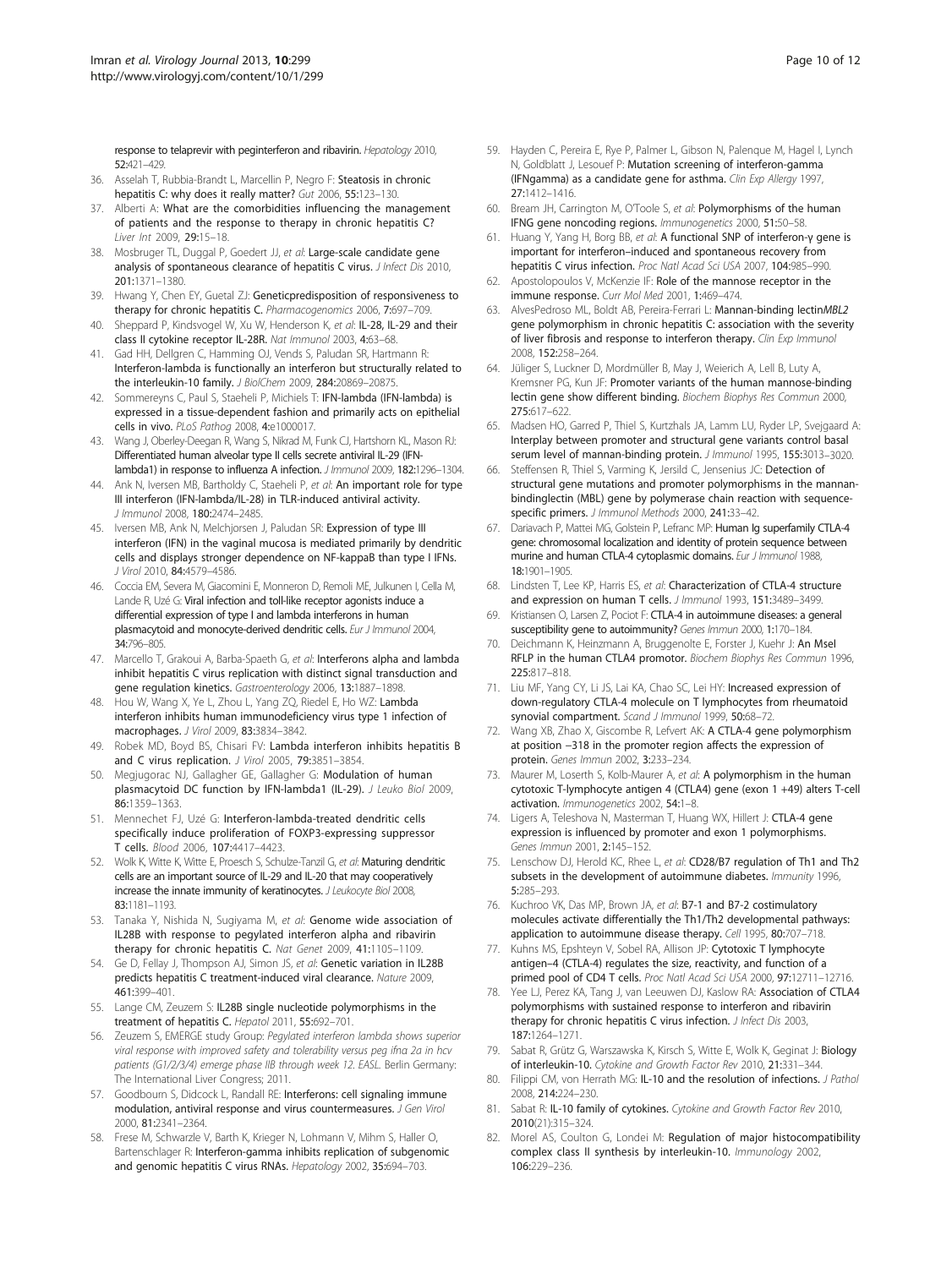- <span id="page-10-0"></span>83. Knolle PA, Uhrig A, Hegenbarth S, Loser E, Schmitt E, Gerken G, Lohse AW: IL-10 down-regulates T-cell activation by antigen-presenting liver sinusoidal endothelial cells through decreased antigen uptake via the mannose receptor and lowered surface expression of accessory molecules. Clin Exp Immunol 1998, 114:427–433.
- 84. Eskdale J, Keijsers V, Huizinga T, Gallagher G: Microsatellite alleles and single nucleotide polymorphisms (SNP) combine to form four major haplotype families at the human interleukin-10 (IL-10) locus. Genes Immun 1999, 1:151–155.
- 85. Turner D, Williams D, Sankaran D, Lazarus M, Sinnott P, Hutchison I: An investigation of polymorphism in the interleukin-10 gene promoter. Eur J Immunogenetics 1997, 24:1–8.
- 86. Nelson DR, Tu Z, Soldevila-Pico C, Abdelmalek M, Zhu H, Xu YL, Cabrera R, Liu C, Davis GL: Long-term interleukin 10 therapy in chronic hepatitis C patients has a proviral and anti-inflammatory effect. Hepatol 2003, 38:859–868.
- 87. Yee LJ, Tang J, Gibson AW, Kimberly R, Van Leeuwen DJ, Kaslow RA: Interleukin 10polymorphisms as predictors of sustained response in antiviral therapy for chronic hepatitis C infection. Hepatol 2001, 33:708–712.
- 88. Zecchina D, Novick M, Rubinstein V, Barak C, Dinarello H, Nagler A: Interleukin-18 binding protein in acute graft versus host disease and engraftment following allogeneic peripheral blood stem cell transplants. J Hematother Stem Cell Res 2001, 10:769–776.
- 89. Kaser D, Novick M, Rubeinstein B, Siegmund B, Enrich RO, Koch W, et al: Interferon-a induces interleukin-18 binding protein in chronic hepatitis C patients. Clin Explmmunol 2002, 129:332-338.
- 90. Asakawa M, Kono H, Amemiya H, Matsuda M, Suzuki T, Maki A, et al: Role of interleukin-18 and its receptor in hepatocellular carcinoma associated with hepatitis C virus infection. Int J Cancer 2006, 118:564-570.
- 91. Vecchiet J, Falasca K, Cacciatore P, et al: Association between plasma interleukin-18 levels and liver injury in chronic hepatitis C virus infection and non-alcoholic fatty liver disease. Ann Clin Lab Sci 2005, 35:415-422.
- 92. Glas J, Torok HP, Tonenchi L, Kapser J, Schiemann U, Muller-Myhsok B, et al: Association of polymorphisms in the interleu-kin-18 gene in patients with Crohn's disease depending on the CARD15/NOD2 genotype. Inflamm Bowel Dis 2005, 11:1031–1037.
- 93. Tiret L, Godefroy T, Lubos E, Nicaud V, Tregouet DA, Barbaux S, et al: Genetic analysis of the interleukin-18 system highlights the role of the interleukin-18 gene in cardiovascular disease. Circulation 2005, 112:643–650.
- 94. Zhang PA, Wu JM, Li Y, Yang XS: A general method for nested RT-PCR amplification and sequencing the complete HCV genotype 1 open reading frame. *Virol J* 2005. 2:88.
- 95. Kimura K, Kakimi K, Wieland S, Guidotti LG, Chisari FV: Interleukin-18 inhibits hepatitis B virus replication in the livers of transgenic mice. J Virol 2002, 76:10702–10707.
- 96. Segat L, Bevilacqua D, Boniotto M, Arraes LC, de Souza PR, de Lima Filho JL, et al: IL-18 gene promoter polymorphism is involved in HIV-1 infection in a Brazilian pediatric population. Immunogenetics 2006, 58:471–473.
- 97. Manohar K, Suneetha PV, Sukriti, Pati NT, Gupta AC, Hissar S, Sakhuja P, Sarin SK: Association of IL-18 promoter polymorphism with liver disease severity in HCV-infected patients. Hepatol Int 2009, 3:371–377.
- 98. Wiley SR, Schooley K, Smolak PJ, Din WS, Huang CP, Nicholl JK, Sutherland GR, Smith TD, Rauch C, Smith CA: Identification and characterization of a new member of the TNF family that induces apoptosis. Immunity 1995, 3:673–682.
- 99. Pitti RM, Marsters SA, Ruppert S, Donahue CJ, Moore A, Ashkenazi A: Induction of apoptosis by Apo-2 ligand, a new member of the tumor necrosis factor cytokine family. J Biol Chem 1996, 271:12687–12690.
- 100. Cummins N, Badley A: The TRAIL to viral pathogenesis: the good, the bad and the ugly. Curr Mol Med 2009, 9:495–505.
- 101. Rizza SA, Cummins NW, Rider DN, Saeed S, Klein MB, Badley AD: Polymorphism in tumor necrosis factor-related apoptosis-inducing ligandreceptor1 is associated with poor viral response to interferon-based hepatitis C virus therapy in HIV/hepatitis C virus-co infected individuals. AIDS 2010, 24:2639–2644.
- 102. Su ZG, Wen FQ, Feng YL, Xiao M, Wu XL: Transforming growth factor-beta 1 gene polymorphism associated with chronic obstructive pulmonary disease in Chinese population. Acta Pharmacol Sin 2005, 26:714–720.
- 103. Elliott RL, Blobe GC: Role of transforming growth factor beta in human cancer. J clinoncol 2005, 9:2078–2088.
- 104. Nattermann J, Vogel M, Nischalke HD, et al: The transforming growth factor-beta high-producer genotype is associated with response to hepatitis C virus-specific therapy in HIV-positive patients with acute hepatitis C. AIDS 2008, 22:1287–1292.
- 105. Bataller R, Brenner DA: Liver fibrosis. J Clin Invest 2005, 115:209–218.
- 106. Haller O, Staeheli P, Kochs G: Interferon-induced Mx proteins in antiviral host defense. Biochimie 2007, 89:812–818.
- 107. Zhao H, De BP, Das T, Banerjee AK: Inhibition of human parainfluenza virus-3 replication by interferon and human MxA. Virol 1996, 220:330–338.
- 108. Jakschies D, Zachoval R, Muller R, et al: Strong transient expression of the type I interferon-induced MxA protein in hepatitis A but not in acute hepatitis B and C. Hepatol 1994, 19:857-865.
- 109. Ferna'ndez M, Antonio J, Quiroga JA, et al: In vivo and in vitro induction of MxA protein in peripheral blood mononuclear cells from patients chronically infected with hepatitis C virus. J Infect Dis 1999, 180:262-267.
- 110. Hijikata M, Ohta Y, Mishiro S: Identification of a single nucleotide polymorphism in the MxA gene promoter (G/T at nt −88) correlated with the response of hepatitis C patients to interferon. Intervirol 2000, 43:124–127.
- 111. Suzuki F, Arase Y, Suzuki Y, et al: Single nucleotide polymorphism of the MxA gene promoter influences the response to interferon monotherapy in patients with hepatitis C viral infection. J Viral Hepat 2004, 11:271-280.
- 112. McKee MD, Nanci A: Osteopontin at mineralized tissue interfaces in bone, teeth, and osseointegrated implants: ultrastructural distribution and implications for mineralized tissue formation, turnover, and repair. Microsc Res Tech 1996, 33:141–164.
- 113. Rodrigues LR, Teixeira JA, Schmitt FL, Paulsson M, Lindmark-Mänsson H: The role of osteopontin in tumor progression and metastasis in breast cancer. Cancer Epidemiol Biomarkers Prev 2007, 16:1087–1097.
- 114. Yumoto K, Ishijima M, Rittling SR, et al: Osteopontin deficiency protects joints against destruction in anti-type II collagen antibody-induced arthritis in mice. Proc Natl Acad Sci USA 2002, 99:4556–4561.
- 115. Jacobs JP, Pettit AR, Shinohara ML, et al: Lack of requirement of osteopontin for inflammation, bone erosion, and cartilage damage in the K/BxN model of autoantibody-mediated arthritis. Arthritis Rheum 2004, 50:2685–2694.
- 116. Wang KX, Denhardt DT: Osteopontin:role in immune regulation and stress responses. Cytokine Growth Factor Rev 2008, 19:333–345.
- 117. Wang Y, Mochida S, Kawashima R, et al: Increased expression of osteopontin in activated kupffer cells and hepatic macrophages during macrophage migration in propionibacterium acnes-treated rat liver. J Gastroenterol 2000, 35:696–701.
- 118. Ashkar S, Weber GF, Panoutsakopoulou V, Sanchirico ME, Jansson M, Zawaideh S, et al: Eta-1 (osteopontin): an early component of type-1 (cell-mediated) immunity. Science 2000, 287:860–864.
- 119. Mochida S, Hashimoto M, Matsui A, Naito M, Inao M, Nagoshi S, et al: Genetic polymorphysms in promoter region of osteopontin gene as a marker for predicting hepatitis activity in chronic hepatitis C patients. Biochem Biophys Res Commun 2004, 313:1079–1085.
- 120. Naito M, Matsui A, Inao M, Nagoshi S, et al: SNPs in the promoter region of the osteopontingene as a markerpredicting the efficacy of interferonbasedtherapies in patients with chronic hepatitis C. J Gastroenterol 2005, 40:381–388.
- 121. Gaczynska M, Rock KL, Spies T, Goldberg AL: Peptidase activities of proteasomes are differentially regulated by the major histocompatibility complex-encoded genes for LMP2 and LMP7. Proc Natl Acad Sci USA 1994, 91:9213–9217.
- 122. Kuckelkorn U, Frentzel S, Kraft R, Kostka S, Groettrup M, Kloetzel PM: Incorporation of major histocompatibility complex-encoded subunits LMP2 and LMP7 changes the quality of the 20S proteasome polypeptide processing products independent of interferon-γ. Eur J Immunol 1995, 25:2605–2611.
- 123. Sugimoto Y, Kuzushita N, Takehara T, et al: A single nucleotide polymorphism of the low molecular mass polypeptide 7 gene influences the interferon response in patients with chronic hepatitis C. J Viral Hepat 2002, 9:377–384.
- 124. Hamano E, Hijikata M, Itoyama S, et al: Polymorphisms of interferoninducible genes OAS-1 and MxA associated with SARS in the Vietnamese population. Biochem Biophys Res Commun 2005, 329:1234–1242.